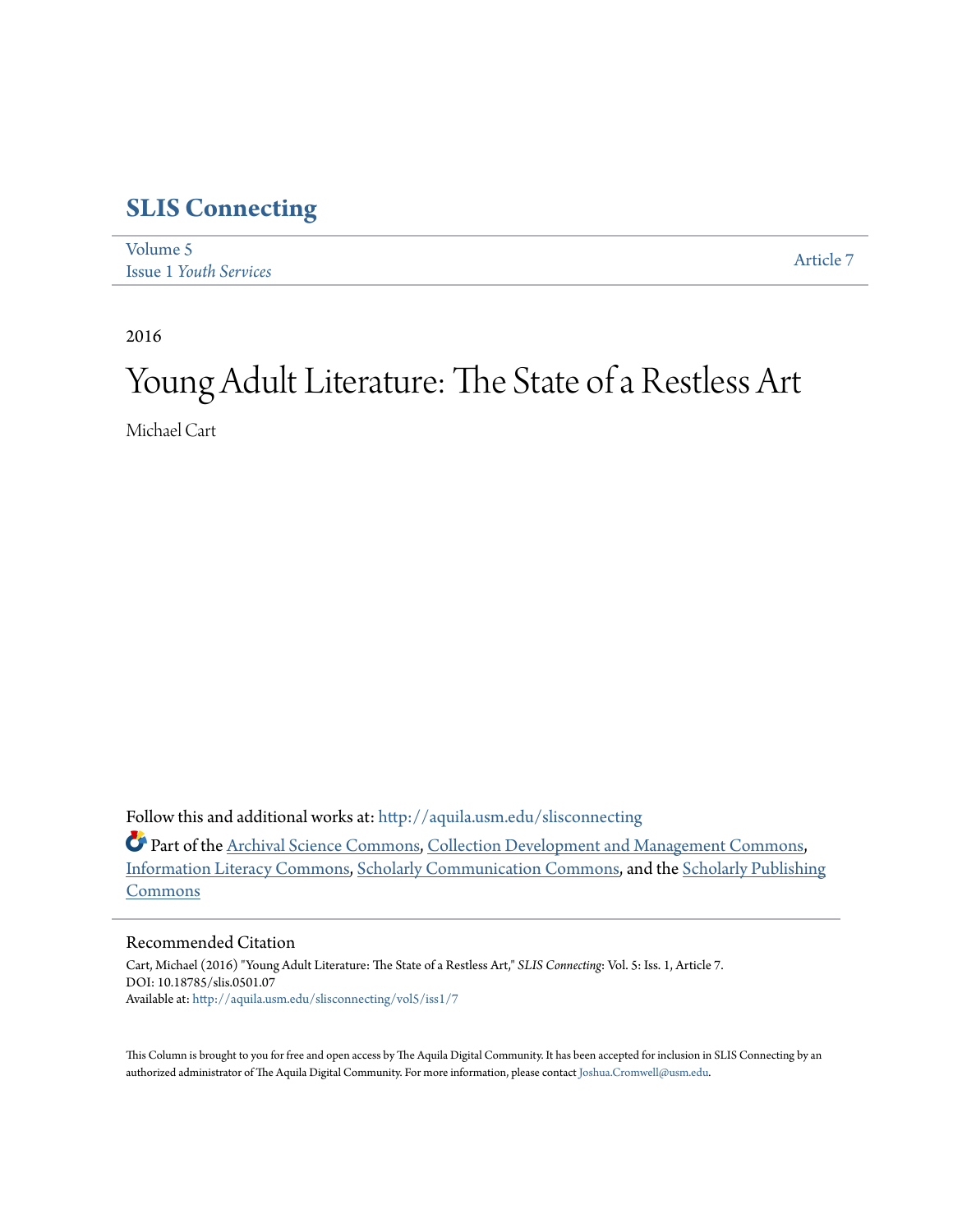## **Young Adult Literature: The State of a Restless Art** Speech by Michael Cart for the Ezra Jack Keats Lecture at the 2016 Fay B. Kaigler Children's Book Festival (unedited)

"Thank you. It's a great pleasure and privilege to be here this afternoon to present a lecture that memorializes the remarkable, groundbreaking Ezra Jack Keats, whose centennial we celebrate this year. It's in the spirit of his talent for innovation that I'll be talking today about young adult literature, a notably restless art, a dynamic, risk-taking literature that grows and changes as its context – culture and society – changes. It is, accordingly, a happy exercise **in** innovation -- and evolution -- and so it has been since its genesis in 1967, the signal year that saw the publication of what are widely considered to be the first two young adult novels, S. E. Hinton's *The Outsiders* and Robert Lipsyte's *The Contender.* As they evidence,  $YA - in$  its inception  $-$  was a literature of contemporary realism and though, in the nearly fifty years that have passed since, it has expanded to embrace a wealth of genres and forms – romance, fantasy, science fiction, historical fiction, novels in verse or letters, creative nonfiction and more – it has, nevertheless, remained *at its core* a literature of **contemporary** realism. Accordingly, I'll be talking a good deal about the contemporary this afternoon but before I do, I want – in the interest of establishing context -- to take a retrospective look at the prehistory of young adult literature.

For that we must return to the 1930s and the Great Depression, a watershed event in the creation of the then nascent literature in the sense that the Depression helped create a target **audience** for it as the dwindling job market drove young people out of the workplace and into the classroom in record numbers. Consider that in 1910 only 15% of American youth were in high school. By 1930 the number had increased to 50%, by 1936 to 65% and by 1939, it was fully 75%. The result of putting such large numbers of young people into each other's daily company in the classroom was the emergence of a youth culture populated by potential readers and centered on high school social life, including such courtship rituals as dancing and dating with their attendant etiquette, the subject of such popular books as *Etiquette for* 

*Young Moderns, Hi, There, High School!* and *First Love,* all written by Gay Head, the pseudonymous author of the column "Boy Dates Girl" that appeared in *Scholastic* magazine and counseled young people on such pressing matters as how to make proper introductions, which fork to use at dinner parties and whether to wait for a boy to open your car door. By 1941 the target readership for Head's books and columns had become known, for the first time, as "teenagers," the first use of the term in print having taken place in the September 1941 issue of *Popular Science Monthly.* (The related term "young adult" first appeared in the professional literature in a 1944 publication by librarian Margaret Scoggin, though another more ambiguous term, "young people," antedated it and continued in widespread use until 1956 when ALA formed the Young Adult Services Division now known as the Young Adult Library Services Association.).

So, that said, we now turn to 1942 when appeared what some have called the first YA novel, Maureen Daly's *Seventeenth Summer,* the story of seventeenyear-old Angie Morrow's summer of love. Though **not** a YA book– it was published as an **adult** novel as was J. D. Salinger's 1951 novel *The Catcher in the Rye,* a more viable forerunner of the young adult novel than *Seventeenth Summer* -- Daly's book nevertheless was quickly co-opted by teenage readers, its success spawning a host of imitations, books actually published **for** teenagers and written by such authors as Betty Cavanna, Janet Lambert, Rosamund du Jardin, Anne Emery and others, books that were **not**  yet called YA but -- rather patronizingly -- "junior novels," instead. Their content is neatly captured by the dust-jacket blurb for du Jardin's novel *Practically Seventeen.* I quote: "In recent years permanent recognition and popularity have been accorded the junior novel, the story that records truthfully the modern girl's dream of life and romance and her ways of adjusting to her school and family experiences. *Practically Seventeen* is such a book – as full of life as the junior prom." End quote.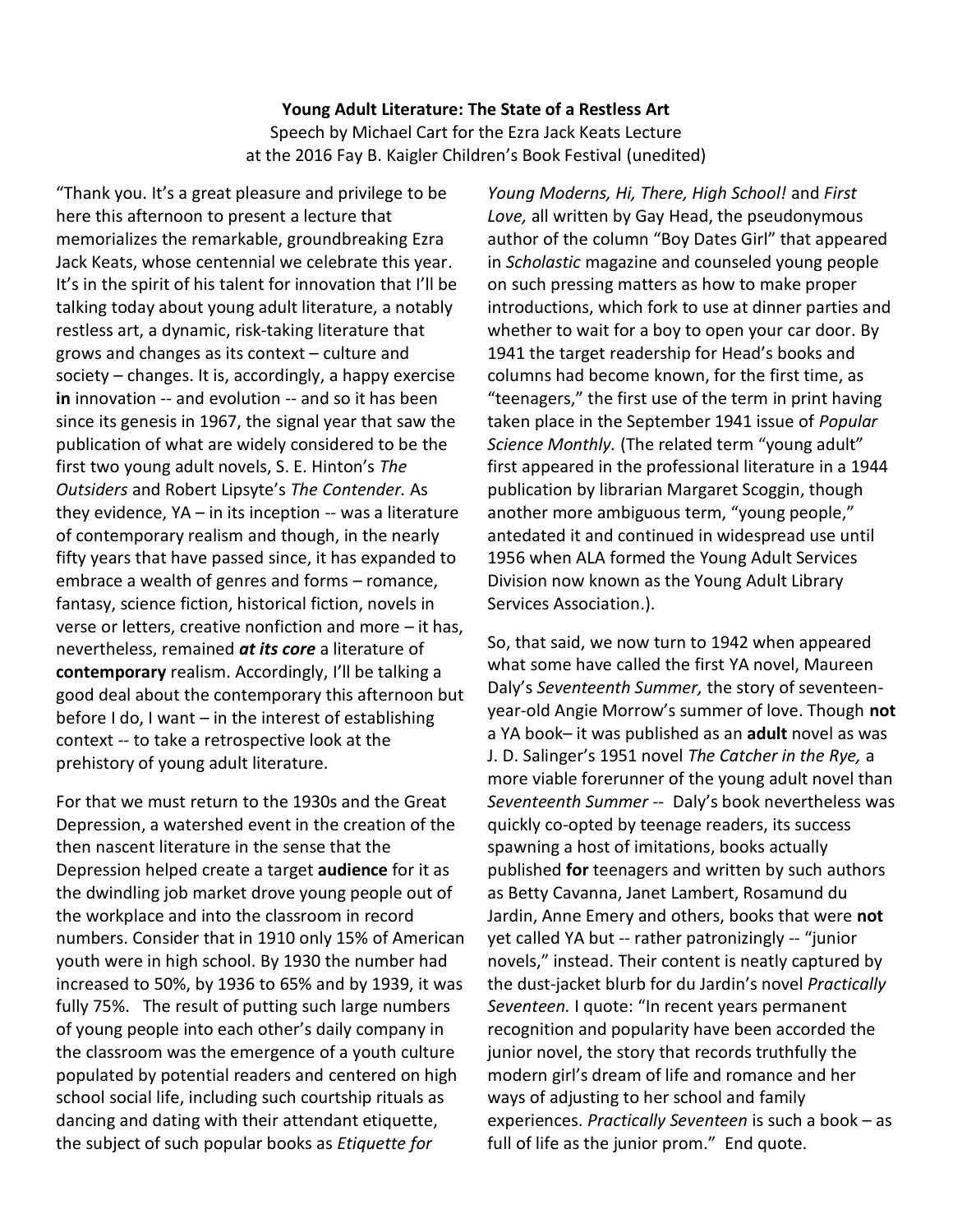So successful were these "junior novels" that the 1940s became a decade of romance fiction. The trend continued throughout the nineteen fifties, though space on the bookshelf was by then being made for books for boy readers as well, most of **their** books being about sports, adventure, occupations, hot rods and what might be called space rods, those space ship staples of science fiction, a genre that had emerged in the late 1940s in the work of Robert A. Heinlein and Andre Norton. Whether in outer space or here on earth, almost all teen novels of the time were, at their heart, inadvertent fantasies, giving – as they did -- the impression that every teenager was white and lived in a small middle or upper middle class hometown filled with white picket fences. The chief problem of the teenage protagonists in these books -- who to take to the junior prom – was about as relevant to the real lives of real teenagers as *Rebecca of Sunnybrook Farm.*

The new decade of the 1960s would reject such irrelevance, but not at first, for while the times, to quote the singer/songwriter Bob Dylan, were achanging, the literature was not  $\dots$  a-changing  $-$  at least not in the **early** years of the decade. No one remarked on this better than S. E. Hinton, who wrote in *The New York Times Book Review,* "Teenagers today want to read about teenagers today. The world is changing, yet the authors of books for teen-agers are still 15 years behind the times. In the fiction they write, romance is still the most popular theme with a horse and the girl who loved it coming in a close second. Nowhere is the drive-in social jungle mentioned. In short, where is the reality?"

The answer, of course, was to be found in the pages of her own 1967 novel, *The Outsiders* with its mean streets setting and its theme of urban warfare between its teenage gang members, dubbed, respectively, the Greasers and the Socs. Hinton's mean streets were located in her hometown of Tulsa, Oklahoma; those of her equally innovative fellow author Robert Lipsyte's were in New York City as depicted in the pages of **his** 1967 novel *The Contender,* which featured one of the first protagonists of color to appear in young adult literature, the African American teenager Alfred

Brooks, whose struggle to become a contender both in the boxing ring and in life it recorded.

This newly hard-edged, realistic fiction hit the ground running and a new genre, young adult literature, sprang into being, seemingly overnight; within two years such other noteworthy novels as Paul Zindel's *My Darling, My Hamburger* and John Donovan's *I'll Get There It Better Be Worth the Trip* had embraced such real world considerations as abortion and homosexuality, respectively. Two years later 1971 found Hinton writing about drug abuse in *That Was Then. This Is Now* and in 1973 Alice Childress joined her with her novel *A Hero Ain't Nothin' But a Sandwich.* And then came 1974 and the publication of one of the most important and influential novels in the history of young adult literature, Robert Cormier's *The Chocolate War,* arguably the first young adult novel to trust teens with the sad truth that not all endings are happy ones*.* In this unforgettable novel about teenager Jerry Renault and his steadfast refusal to sell chocolates for his school, an act with dire consequences, Cormier took his readers into the very heart of darkness and turned the lights on to reveal the bleak landscape there. In this and the fourteen other novels that followed, Cormier continued to dare disturb a too-comfortable universe by acknowledging, as he told an interviewer, "Adolescence is such a lacerating time that most of us carry the baggage of it with us all our lives."

Thanks to Cormier and a host of other distinguished writers who emerged in the '70s and who, like him, became grandmasters of the form -- writers like Judy Blume, Lois Duncan, M. E. Kerr, Lois Lowry, Walter Dean Myers, and Richard Peck -- the decade became known as the first Golden Age of young adult literature. If that's the good news, the bad news is that it was also the decade of the single issue problem novel with its formulaic focus on the problem du jour at the expense of such literary considerations as thematic weight and characterization. Sadly, the problem novel turned the gold to brass with its sensational, one dimensional treatment of issues in such exercises in wretched excess as the melodramatic *Go Ask Alice* by "Anonymous "and the florid *Just Hold On* by Scott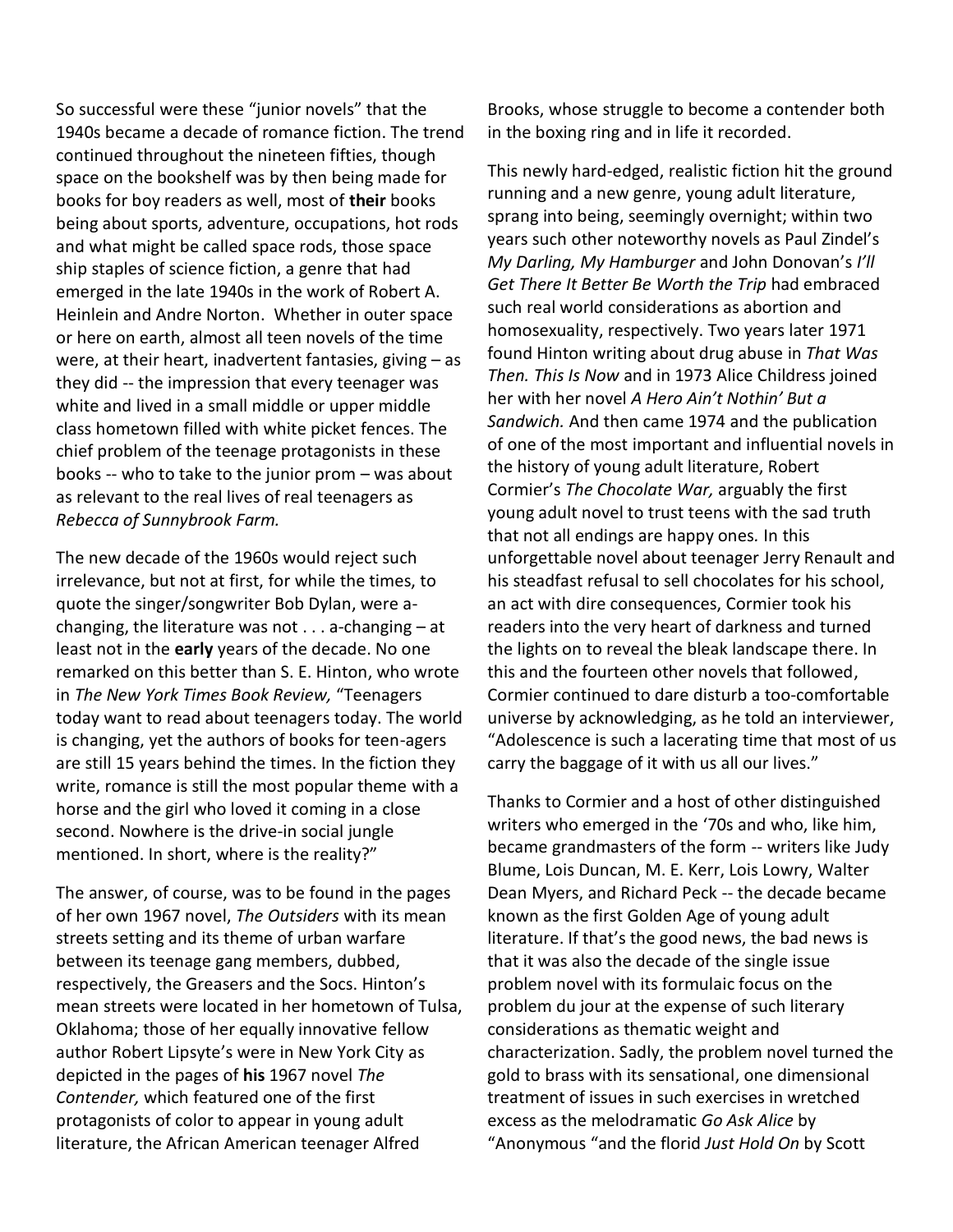Bunn*,* two books that bracketed the seventies and dealt, respectively, with fatal drug abuse and –in the case of Bunn's book -- a whole plethora of problems, including another kind of abuse, incest.

Is it any wonder that readers finally rejected this kind of awkward, overstated exposition and, instead, turned the clock back so that the decade of the eighties became, like that of the forties, one of rampant romance? Unlike the forties, however, these new romance novels were not known by their individual authors' names but, instead, by the titles of their individual **series,** almost all of which seemed to contain the words, "Sweet Valley!" Significantly, these original paperback series were not targeted at the traditional purchasers -- librarians and teachers - but, instead, at the teens themselves who were now flocking to their modern mecca, the shopping mall, and the chain bookstores located there. Beverly Horowitz, then editor in chief of the paperback publisher Pacer Books, explained that Pacer titles would be found in display racks in the malls "right between the fast food haven and the record store. There is a teen-aged consumer force out there," she continued, "and the only way to reach them is to go where **their** action is."

The success of the paperback romance spawned another kind of paperback series later in the decade, this one consisting of horror novels, all of which seemed to have been written by the ubiquitous Christopher Pike and R. L. Stine, who were once dubbed – perhaps deservedly so -- "the Beavis and Butthead of young adult literature."

Despite the omnipresence of forgettable paperback series, the '80s, like the '70s, saw the emergence of writers whose work would dignify and enrich the field -- gifted writers like Francesca Lia Block, Chris Crutcher, Ron Koertge, Gary Paulsen, Cynthia Voigt, Virginia Euwer Wolff and, on the very cusp of the nineties, Jacqueline Woodson.

Nevertheless, the dawn of that next decade, the '90s, found young adult literature to be in a bad way, near death many observers were solemnly pronouncing. What on earth had happened to the once vital form? Well, several things. First of all the teen population

had taken a fifteen-year-long nosedive that began as early as 1977 and lasted through 1992. Second, the purchasing power of schools and libraries, the traditional market for **hardcover** young adult books, had eroded thanks, in part, to shrinking budgets caused by taxpayer revolts like California's notorious Proposition 13; as a result, the market changed from being 80 to 90% institutional to only 50-60% and shifted from schools and libraries to the retail, especially to the new superbookstores, which – unfortunately – considered young adult literature to be middle school literature, this thanks in large part to the rise of the middle school movement in the 1970s and '80s, when the number of such schools burgeoned from 499 to 6,003. Thus, we had a new market for **younger** YA and publishers went where the money was, "youthening" the age of protagonists from the traditional 16-17 to  $10 - 14$ , instead. The distinguished editor-publisher Richard Jackson, surveying this, declared, simply, "young adult literature now stops at fourteen." Lastly, the rise of reality television began poaching on the province of realistic fiction, which could not compete with TV's more visceral view of reality. Considering all of this is it any wonder that editor-publisher Linda Zuckerman observed, "I think young adult literature is dying?"

And yet . . . and yet by the middle of the decade of the 1990s young adult literature had made a miraculous recovery to become one of the most vital and innovative areas of publishing. How on earth did **that** happen? Well, the answer is a multifaceted one. For one thing, the whole language movement had begun putting young adult books into high school classrooms, reviving their popularity and importance. For another, the teen population had begun to grow apace, increasing 16.6% from 1990 to the year 2000 when it totaled 32 million. For yet another, the superbookstores, recognizing the emergence of a new generation of consumers, had begun creating separate, stand-alone young adult departments. For still another, the library and education communities had simply refused to let YA die, resolutely focusing their supportive attention on the field. For example: the Young Adult Library Services Association held an important national conference called the Top 100 Countdown in the summer of 1994, the purpose of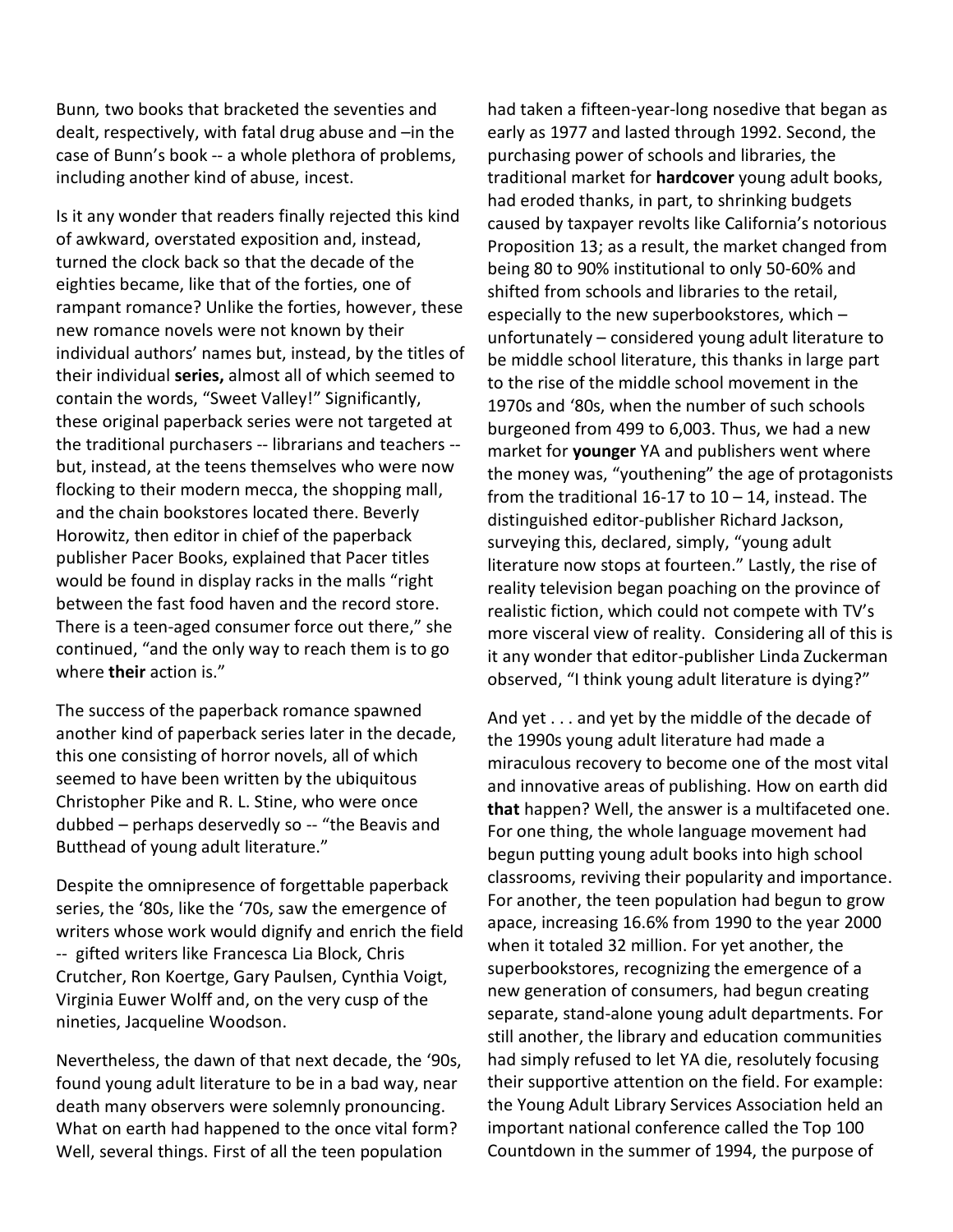the conference being the selection of the 100 best young adult books published since 1967, a process that reminded observers of the richness of the body of young adult literature. That same year, 1994, saw the publication of a seminal article in *School Library Journal*. Titled "Today's Young Adult Writers: Pulling No Punches," it was written by Chris Lynch, himself a young adult author, who in his article argued that "the teen experience is unlike any other, and it deserves its own literature." A year earlier the venerable *Horn Book* magazine had added a column about young adult literature to its pages. Titled "The Sand in the Oyster," it was written by the literary observer Patty Campbell. In 1994 my own YAfocused column "Carte Blanche" debuted in *Booklist* magazine. The next year, 1995, saw the publication in *School Library Journal* of author-editor Marc Aronson's provocative article "The YA Novel Is Dead and Other Fairly Stupid Tales." That same year my article "Of Risk and Revelation: the Current State of Young Adult Literature" appeared in *The Journal of Youth Services.* The year after that, 1996, saw the highbrow Children's Literature Association departing from its customary province, children's literature, to devote the entire spring issue of its scholarly journal to "Critical Theory and Young Adult Literature." That fall ALAN, the Assembly on Literature for Adolescents of the National Council of Teachers of English, held its annual conference, this one with the bellwether theme "Exploding the Canon," (that's c-a-n-o-n), an exploration of the new viability of using young adult books in the classroom. Its context was the firm belief that the term "young adult literature" was **not**, as some had argued, an oxymoron but, rather, the name of a body of literature that could be taught and explicated as seriously as the constituents of the traditional literary canon. Later that fall two booklength works appeared, which furthered that argument: Don Gallo and Sarah Hertz's *From Hinton to Hamlet* and my own history of young adult literature *From Romance to Realism.* Finally, a second standing room only YALSA conference, this one held in 1996 with the theme "How Adult Is Young Adult?" passionately argued for the return of YA to its original audience of sixteen to nineteen-year-olds -- and beyond.

Publishers had obviously been aware of all this activity, for by the end of 1996 an honest-togoodness renascence of young adult literature was in full swing. And by then, YA authors had, as Chris Lynch had pleaded in his 1994 SLJ article, "taken the gloves off," to spar, bare-knuckled, with the at-risk realities of teen life. For it is a sad fact that young adult lives were, to a nearly unprecedented degree, at risk in the early to mid-nineties. Consider that one fifteen-nineteen-year-old was then being murdered every three and a half hours; one in five young adults was living in poverty; each year as many as 1.3 million teenagers were running away from home not, like Toby Tyler, to join the circus but, rather, to escape home lives that were, at best, hellish. Unfortunately, when these grim realities became the subjects of the new YA literature, the constituent books were dismissed as "bleak books" and the mainstream media went into a frenzy of condemnation, asserting, in effect, that teen sensibilities were too tender to be exposed to the unvarnished reality that YA books came to contain in the mid- to late '90s. That teens themselves found this condemnation to be illconceived was evidenced by an article written by a New York teen named Julia Rosen; it appeared in the pages of VOYA magazine. "Reading 'bleak' books," she stated, "helps us to realize what kinds of problems actual teens have. They broaden our outlook and help us become less apathetic about the world's problems. Until we live in a world where no problems exist, adults must learn to accept that some of the books we read will describe the harsh realities of life."

Does Rosen's invocation of the word "problem" mean that "bleak" books were, then, simply a revival of '70's problem novels? Not at all. Instead they were serious, closely observed works of naturalism, fiction of the quotidian, informed by complex characters, artful plots, thematic weight, and well-realized settings.

The editor-publisher Richard Jackson put all of this into perspective when he said, "When reviewers today worry about bleak stories, they are worrying on behalf of the audience about the readiness of young readers to face life's darkest corners. But in America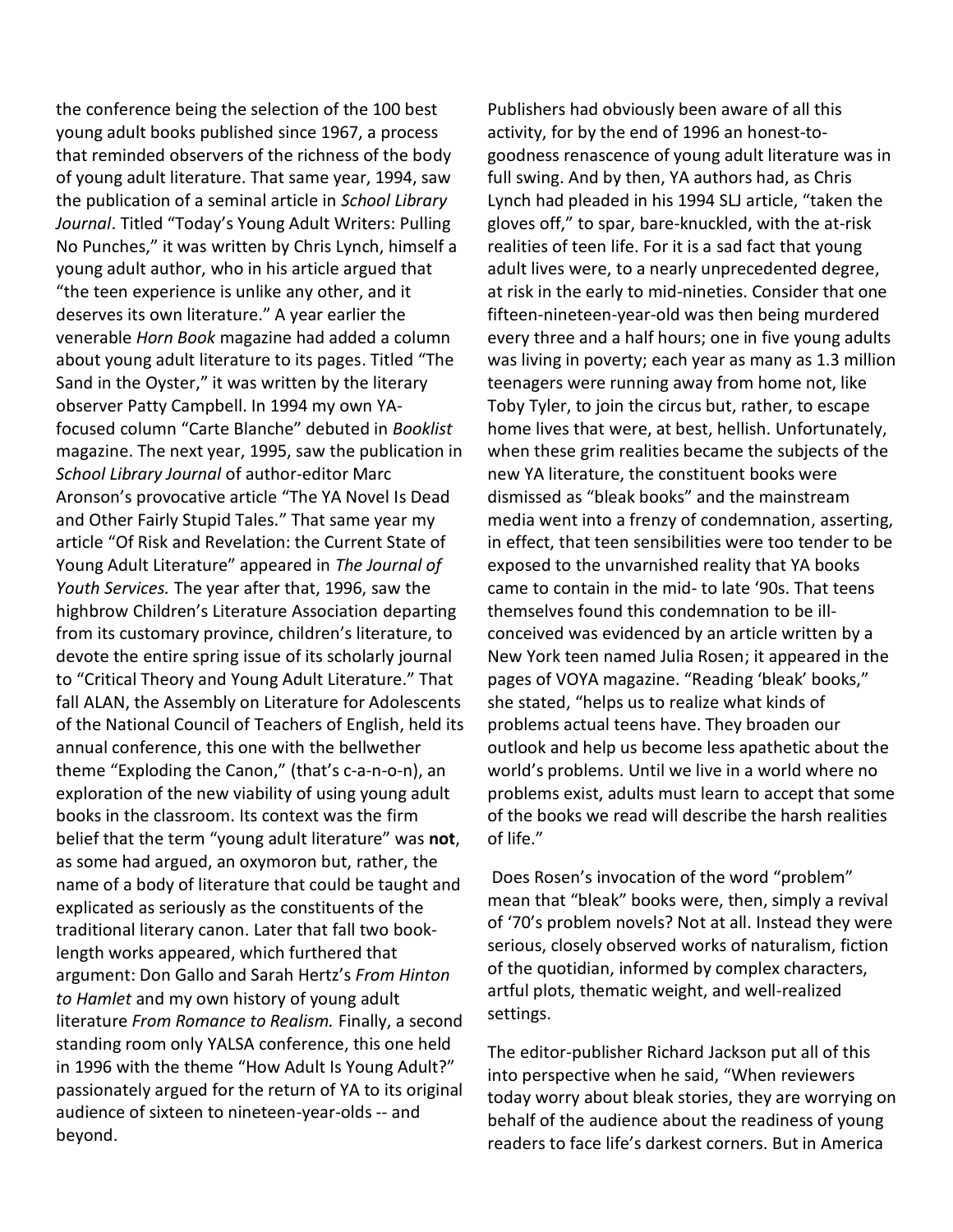there are kids *living* in those dark corners and they need our attention as much as the feisty, pert, athletic and popular youth so reassuring to adults. Even children in the sun will enter the darkness. They *all* need our tenderness. And we need our tenderness as art inspires us to feel it."

The operative word in Jackson's eloquent statement is, I would argue, "art," for more than ever, YA advocates were stressing the literary character of young adult literature and the importance of finding some way of acknowledging, encouraging, and underscoring that fact. As a result, more and more people were calling for the creation of a YA award analogous to children's literature's Newbery. The author Avi waggishly suggested such an award could be called the Elderberry but, needless to say, that notion came to naught. Recognizing the opportunity I had as then President of the Young Adult Library Services Association to seize the moment, I appointed and chaired a task force in 1998 with the mandate to create such an award and so – though it took nearly a year – we did, naming it –not the elderberry (sorry, Avi) but, instead, the Michael L. Printz Award, named in honor of the pioneering Kansas school librarian. The award is to be presented annually to the author of the best YA book of the year, "best" being defined **solely** in terms of literary merit. The first Printz Award was presented, deservedly, to Walter Dean Myers in the year 2000 for his memorable novel *Monster.*

Looking back at the decade of the 1990s, I feel it marked the onset of a second golden age of young adult literature, one that continues today, notable for its art, its innovation, its creative energy, and its vitality. Recognizing this, publishers began, in 1999, to create separate, stand-alone young adult divisions or imprints, beginning with Avon's Tempest and Simon and Schuster's Pulse. There are now 27 such stand-alone divisions or imprints and more are being added on a regular basis, as YA has become the hottest area of publishing.

This is only one of many trends that have informed the field. The dawn of the  $21^{st}$  century saw an explosion of them as young adult literature took off like a rocket. Indeed, in a 2005 speech I identified

*twenty-two* trends that were then hallmarks of the expanding field. There's no time or need to reprise all twenty-two today but here are a few I haven't already discussed that continue to inform the field:

1. Books with multigenerational appeal – so-called crossover books – were big news and big sellers.

2. As a result, the age range categories that had defined books for young readers were becoming increasingly amorphous.

3. More and more established adult authors were newly writing for YAs.

4. New and important book awards for young adult literature were springing up; in addition to the Printz these included the National Book Award and the Los Angeles Times Book Prize.

5. More literary fiction was being published for YAs.

6. YA had become international in scope as more and more YA titles first published abroad were being imported and reprinted in American editions. The Printz encouraged this phenomenon by making provision for giving the award to an author whose book was first published in another country. Indeed, the second Printz Award went to England's David Almond.

7. Graphic novels and comics were becoming a vital force in the field.

8. A new kind of nonfiction was flourishing: one that borrowed literary techniques from fiction to create what was being called narrative or creative nonfiction.

9. Authors were experimenting with new narrative techniques like, for example, writing novels in the form of e-mails, letters, verse, or linked short stories.

10. A huge renaissance of fantasy was underway thanks to Harry whatshisname.

11. A new LGBTQ literature (i.e., lesbian, gay, bisexual, transgender and queer or questioning) was beginning to flourish. And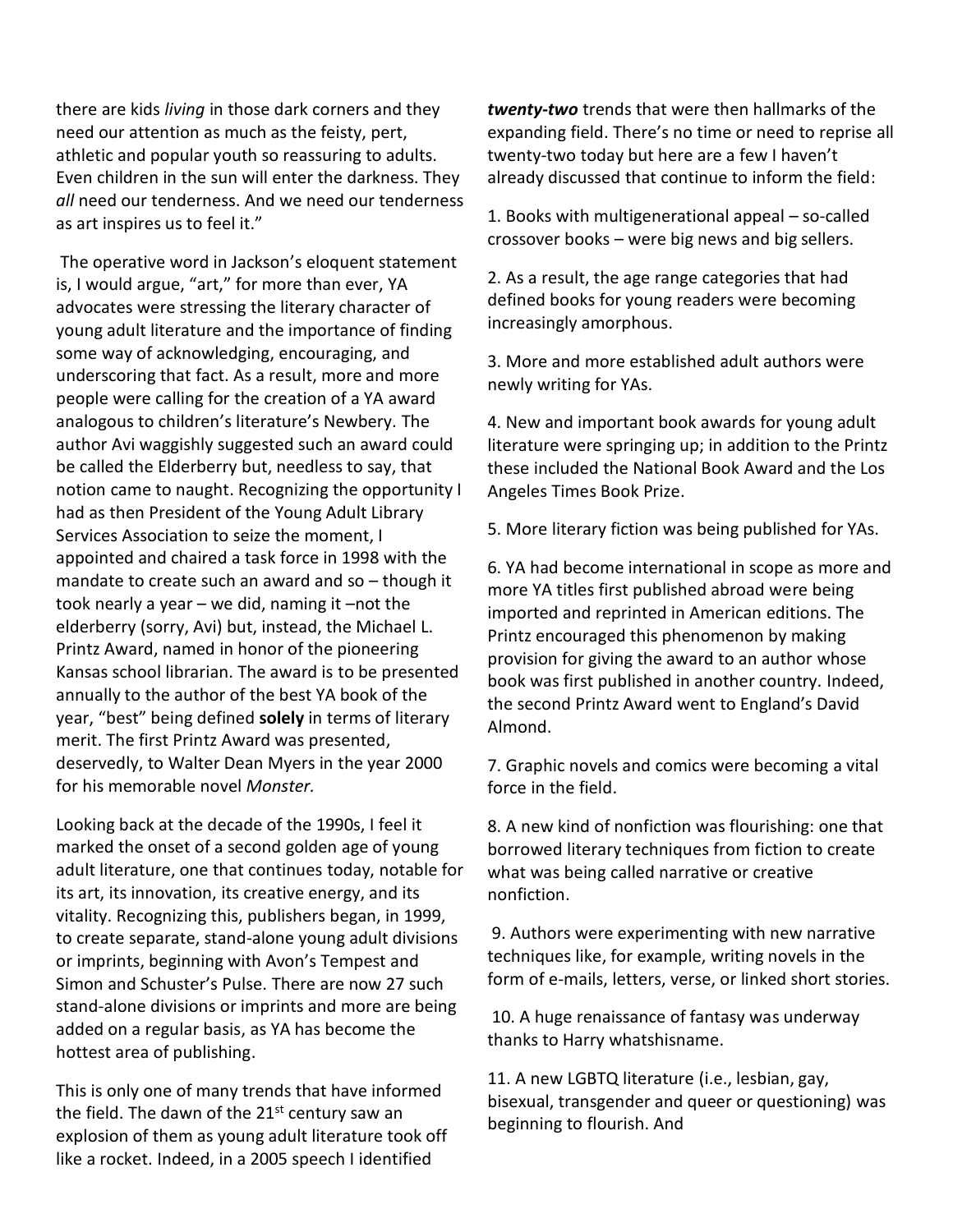12. As young adult literature was becoming ever bolder, rapidly increasing book challenges were becoming a disquieting fact of life for public and school librarians. One of the most vitriolic of these challenges subsequently appeared in 2011 in the *Wall Street Journal.* Written by one Meghan Cox Gurdon, it was an often patronizing, even more often sneering indictment of what it claimed to be the depravity of young adult literature. Gurdon set the tone with her question "How dark is contemporary fiction for teens?" And answered, "Darker than when you were a child, my dear." The rest of her equally condescending screed was an example of exaggeration and specious extrapolation: "Kidnapping and pederasty and incest and brutal beatings," she wrote, "are now just part of the run of things in novels directed, broadly speaking, at children from the ages of 12 to 18." I didn't know that eighteen-year-olds were children but nevertheless, she went on to give the back of her mailed fist to such talents as the great Robert Cormier who, she charged, "is generally credited with having introduced utter hopelessness to teen narratives." She saved her most outrageously vitriolic remarks, however, for champions of intellectual freedom. "Every year," she sneered, "the American Library Association delights in releasing a list of the most frequently challenged books." I'd say this is done more in sorrow than delight, but nevertheless, Gurdon continued, "The book business exists to sell books; parents exist to rear children and oughtn't be daunted by cries of censorship. No family is obliged to acquiesce when publishers use the vehicle of fundamental free-expression principles to try to bulldoze coarseness or misery into their children's lives."

The author Sherman Alexie would argue that there is already misery in children's lives and did so in a rebuttal published in the journal *Rethinking Schools* and titled "Why the Best Kids Books Are Written in Blood." Responding in it to Gurdon's grumblings, he wrote, "Does Ms. Gurdon honestly believe that a sexually explicit YA novel might somehow traumatize a teen mother? Does she believe that a YA novel about murder and rape will somehow shock a teenager whose life has been damaged by murder

and rape? Does she believe a dystopian novel will frighten a kid who already lives in hell?"

"I write books for teenagers," he concluded, "because I vividly remember what it felt like to be a teen facing everyday and epic dangers. I don't write to protect them. It's far too late for that. I write to give them weapons – in the form of words and ideas – that will help them fight their monsters. I write in blood because I remember what it felt like to bleed."

Unfortunately, words and ideas are precisely what challengers perceive as dangerous, a sad trend that continues today. In fact, young adult books are now challenged more frequently than any other type of book, a reason ALA's 2015 Banned Books Week showcased YA. According to Judith Platt, the week's planning chair, "This Banned Books Week is a call to action to remind everyone that young people need to be allowed the freedom to read widely, to read books that are relevant for them and to be able to make their own reading choices." Hear-hear!

But enough about censorship for now. Let's return to trends. A significant one I didn't mention in my 2005 speech was the advent of so-called chick lit, which began in England in 1996 with the publication of the adult novel *The Diary of Bridget Jones.* The phenomenon arrived here on our sunny shores in the year 2000 with the publication of the British YA title *Angus, Thongs and Full Frontal Snogging* by Louise Rennison. It's only a slight exaggeration to say it took the country by storm, for not only was it a bestseller but it also won a 2001 Printz Honor Award. As it happens, it was only the tip of an iceberg that quickly became known as mean girl lit, a form epitomized by Cecily Von Ziegasar's Gossip Girl series, which debuted in 2002. A *New York Times* article about this series and others of its ilk was headlined "Poor Little Rich Girls Throbbing to Shop." For make no mistake, consumables were as much a part of these series as sex. One academic study of the Gossip Girl and two ancillary series that it spawned – Clique and the A List – found 1,553 brand-name references in the books' collective 1,431 pages, slightly more than one "commercial" per page. Cultural observer Naomi Wolf said of these series, "Success and failure are entirely signaled by material possessions, specifically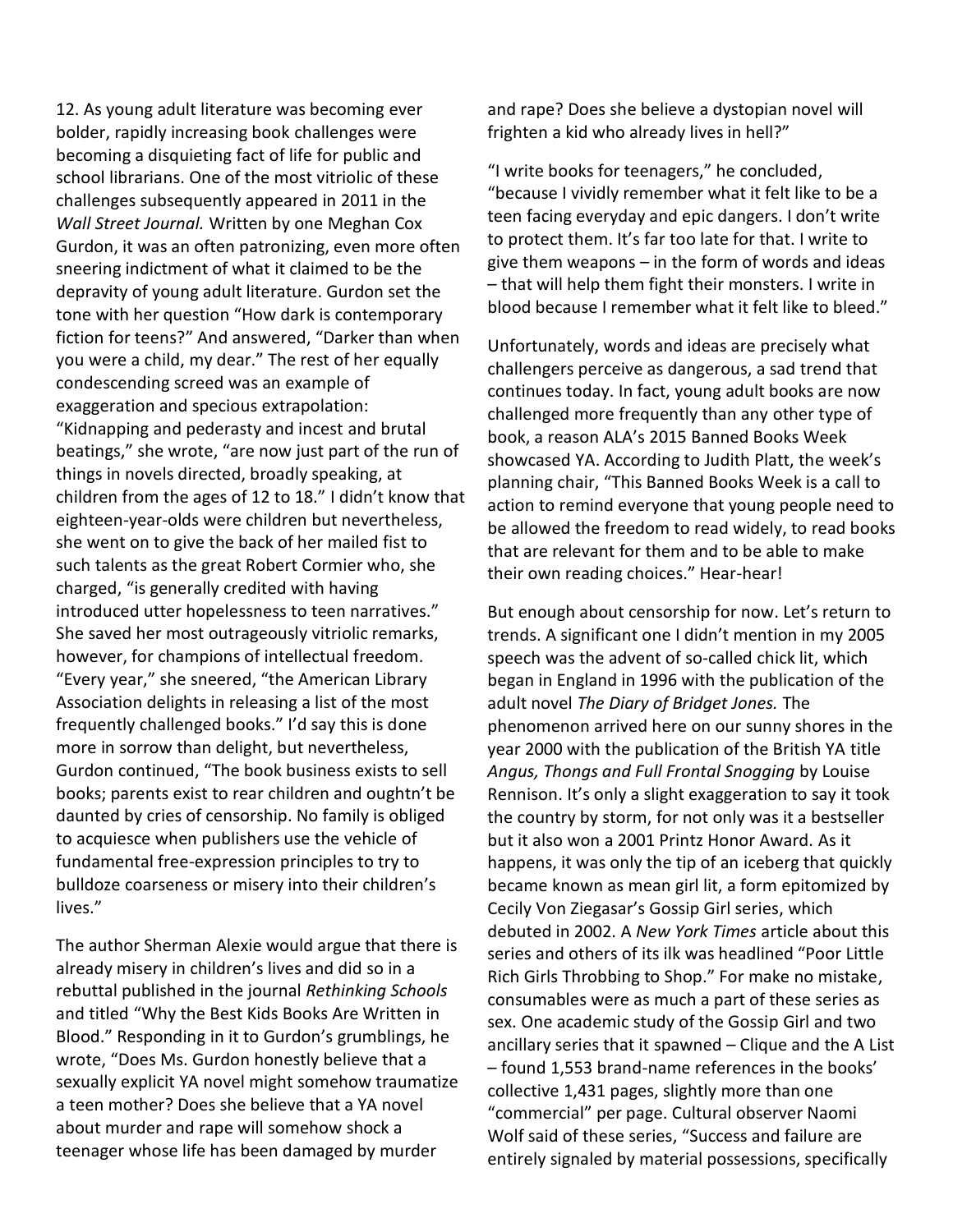by brands. Sex and shopping take their place on a barren stage, as though for teenagers, these are the only dramas left."

Before we leave the Gossip Girl series, we should note that it was emblematic of three other trends that continue to impact the field today. First, it was an example of the new commercial fiction -- fiction, that is, that is produced entirely for the retail market without any consideration being given to the traditional institutional one. (And speaking of retail, this is as good a parenthetical place as any to acknowledge the significant influence that retail bookseller Barnes and Noble has come to exert on publishing,. As early as 1997 the New York Times reporter Dorajean Carvajal was writing, "Publishing executives in search of oracles have begun turning to the dominant chains like Barnes & Noble and Borders for guidance about a broad range of issues – from dust jacket colors and punchy titles to authors' precise sales histories and forecasts of customer demand."

Of course, Borders is no more, but such "guidance" from the surviving Barnes and Noble was still – post 1997 -- being taken very seriously as I can testify from personal experience. When, at the end of the nineties, I served as a consultant to Houghton Mifflin on the development of its prospective new series The Best Nonrequired Reading, I was flown to New York from California to meet with Barnes & Noble's then juvenile book buyer Joe Monti to solicit his views on the very viability of the prospective series and to ask whether it should be published as a YA or an adult title. Later, in the mid-aughts, when I was developing my YA literary journal *Rush Hour,* my publisher also sought advice and feedback from Barnes & Noble regarding such considerations as marketing, jacket art, and price points. Whether, nowadays, such "advice" ever turns into dictates is a bit cloudy; suffice it to say, as I noted a moment ago, the "advice" is still taken very seriously, perhaps too seriously?) But now before I forget, let's return to those two other Gossip Girl -related trends I promised:

First, the series came with significant crossover potential; that is, though published as YA, it showed widespread appeal to readers in their twenties and early thirties. And, secondly, it was produced by a book packager – Alloy Entertainment in its case. Packagers -- a vital force in today's YA world – typically field a stable of writers for hire much like the turn of the 20<sup>th</sup> century's Stratemeyer Syndicate, the so-called "fiction factory," coming up with ideas for projects and pitching them to publishers. If the publisher accepts, the packager then produces a ready-to-publish manuscript. And the result is the next Gossip Girl, Clique, Au Pairs, Sisterhood of the Traveling Pants, Privilege, Luxe, A List, Carlyles, Pretty Little Liars, and so on and on. Many of these are extraordinarily successful; Gossip Girl, for example, sold 1.3 million copies in its first two years in print; more importantly, it was a sterling example of synergy, spawning as it did, that Holy Grail of modern publishing, a successful spin off television series as, later, did Pretty Little Liars.

No matter how successful the Gossip Girl and other mean girl series were, they were soon eclipsed by the spectacular success of the Harry Potter books, surely one of the most remarkable phenomena in the history of publishing. The Potter books single handedly ushered in a new era of speculative fiction, which became the most important trend of the first decade of the 21<sup>st</sup> century. As for the statistics generated by the series, we're all familiar with their magnitude: the seven Potter books sold more than 375 million copies and were translated into sixty-five languages, making their author, J. K. Rowling, richer than the Queen of England! The fourth title in the series, *Harry Potter and the Goblet of Fire,* enjoyed a first printing of 3.8 million copies, the largest for any book ever. By the time the seventh, *Harry Potter and the Deathly Hallows,* came along, the first printing had mushroomed to 12 million and the book sold a staggering 8.3 million copies in the first 24 hours of its publication – that's 58,000 copies per minute, folks. No wonder publishers fell all over themselves in their frantic quest to find the next Harry Potter. In the meantime, the Potter books had ushered in an era of event publishing with its embargoes, franchises, hoopla, gimmicks, synergy, and relentless focus on the next "big, high concept thing." Further, they had come, seemingly, to dictate that virtually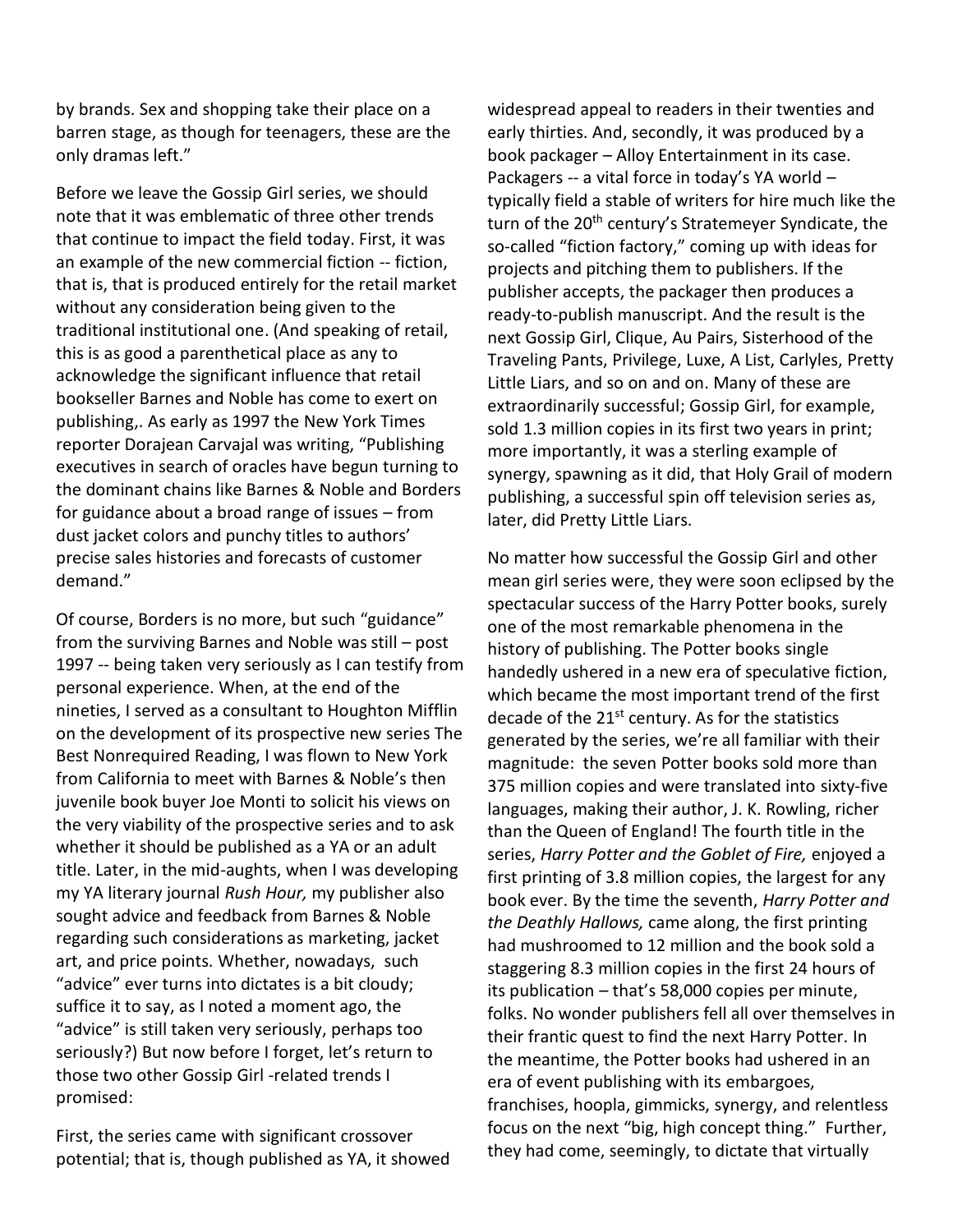every new book must now (a) be part of a series and (b) must be at least 3 to 400 pages and more in length, for -- after all -- three of the last four Potter books had exceeded *700* pages in length. I can personally testify to the fact that volume 5, *Harry Potter and the Order of the Phoenix,* weighed in at 870 pages, not because I dropped it on my foot but because I was retained by the Los Angeles Times to review it and given a scant two days to read the behemoth and write a thousand-word review. Why only two days? Because the book was embargoed, which meant advance reading copies weren't available. That's why I found myself standing in a serpentine line with a passel of costumed, overstimulated kids to buy a copy at one minute past midnight on its pub date. At that, the assignment wouldn't have been so bad if the publication date hadn't coincided with the annual ALA conference, which meant I was obliged to attend programs and events all day, leaving only the wee hours for reading. I pulled two consecutive all-nighters – shades of my college days – and finished the task on time, though barely.

I make light of this now but the fact is that the Potter books **were** responsible for ushering in this age of behemoth books. It's hard to believe now but there was a time when young adult books were unofficially restricted to a maximum of only two hundred pages, the idea being that teens had an attention span no longer than that of a hummingbird on twelve cups of coffee. How times, thanks to Harry P., have changed.

One thing that did **not** change in the wake of the Potter phenomenon was the frantic search for the next publishing sensation. It was found in Phoenix, Arizona, in the work of a previously unpublished young woman named Stephenie Meyer. "It," of course, was Twilight, the first in what would ultimately become a four-volume saga about a girl's love for a vegetarian vampire who had been seventeen years old since 1918. Suddenly the next new trend was found in the runaway success of the paranormal romance that Twilight spawned.

If Harry Potter and Twilight visited revolutionary changes on YA, a third series threatened to put those two trend-setters into the shade. I refer, of course, to Suzanne Collins' Hunger Games trilogy.

Inarguably well written, fast paced and with an irresistible premise and characters, the series has sold more than 65 million copies and the three volumes spent more than 260 consecutive weeks on the New York Times bestseller list. If Harry Potter ushered in an age of speculative fiction and Twilight, one of paranormal romance, the Hunger Games reintroduced readers to the dystopian novel, in whose field dwells the next phenomenon as well, the Divergent books of Veronica Roth. I would be remiss, however, if I did not acknowledge here the seminal influence of Lois Lowry's *The Giver* on the dystopian novel, for it is surely the modern progenitor of the form.

Well, as we surely know by now, trends come and trends go and the newest trend on the block here in the twenty-teens is a welcome return to YA's roots, the novel of contemporary realism. This is thanks in large part to a single author, the teen whisperer, John Green. Green hit the ground running with his first novel LOOKING FOR ALASKA, which copped the 2006 Michael L. Printz Award, and he has never looked back as he has become not only a wildly successful author but a force of nature as well, with 1.4 million Twitter followers and named to *Time* magazine's list of 100 most influential people and to *Forbes*  magazine's Celebrity 100 list. While Green is surely sui generis, his work does have something in common with Harry Potter, Twilight, The Hunger Games and Divergent: it is being turned into blockbuster movies. It's interesting to remember that twenty or so years ago, a book was not seriously considered for publication unless it promised success as a subsequent paperback edition. Now it's potential success as a motion picture that drives publishing considerations. As David Gale, Editorial Director at Simon & Schuster told me in a recent interview, "It's all about movies now."

He might as well have said, "It's all about the bottom line now." For so it has been since the early nineties when independent publishing houses began to be gobbled up by international infotainment conglomerates headed by people who had no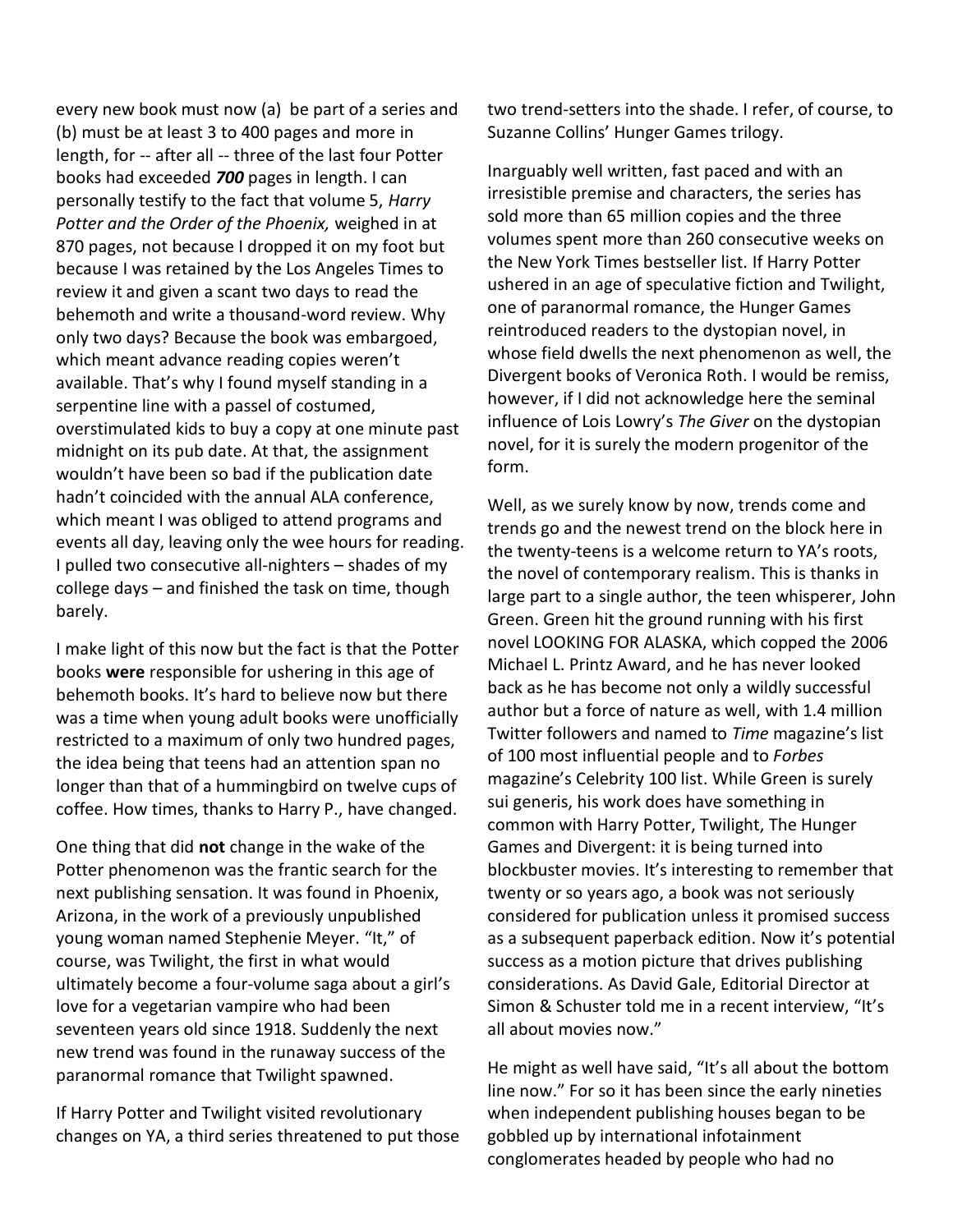experience whatsoever of publishing and accordingly expected to reap unreasonable profits. As a result, every effort and resource are now being put behind bestsellers and potential bestsellers at the expense of midlist titles, which are issued without fanfare and left to find an audience without any assistance from their publisher. It is become an age of the superlative statistic. And where it will end I do not know. In the meantime, though, the statistics speak to both the volume of current publication and to its everexpanding audience. Twenty-five years ago it was considered a good year for the young adult field if 250 titles were published. Today it's 5 to 6,000 and up. How long the market can sustain this volume is anybody's guess, though Simon & Schuster's David Gale tells me he thinks YA is currently being overpublished. Yet sales remain stratospheric – up 22.4% in 2014 alone, while **adult** sales actually declined by 3.3% in the same period.

YA has truly become the tail that wags the dog of publishing. Part of its runaway success is due now to its expanding audience, one that is defined by the word **"crossover,"** for, studies show, an astonishing 65% -plus of YA book purchases are now being made not by YAs but, instead, by adult readers, lured by the siren songs of Rowling, Meyer, Collins, Roth, Green, and a sixth author whose name should be mentioned in this context, Rainbow Rowell.

Not everyone is happy about this. A journalist, Ruth Graham, writing in the online magazine *Slate,* had this to say: "Adults should feel embarrassed about reading literature being written for children. Life is short," she continued, "and the list of truly great books for adults is so long." To make her point she then spent most of her article denigrating young adult literature.

The most damning of Graham's allegations was arguably her claim that "These (young adult books, that is) are the books that could plausibly be said to be replacing literary fiction in the lives of their adult readers. And that's a shame." The real shame is that Graham apparently believes there are no literary young adult novels. On the contrary I can offer as examples all the winners of the Michael L. Printz Award and the many Printz honor titles as well, all of which – remember -- represent the best YA novels of the year of their publication based **solely** on literary merit.

So is it really true, as Graham concludes, "Fellow grown-ups, at the risk of sounding snobbish and joyless and old, we are better than this?"

Notably, the distinguished adult author Meg Wolitzer seems to disagree, writing, in the *New York Times*, "I don't feel obliged to cast off my teenage reading habits as if they were the Earth Shoes I wore at 13. Books not only sometimes stay with you; they can become you. And as for the YA war? When you're deep in a good book, you won't even hear the drumbeats."

Let these be the last words on **that** vexing subject as we return briefly to the important consideration of audience, another feature of which is the emergence of a new category of reader being called "the new adult," nineteen-twenty-five year olds, that is, a population sometimes also called adultescents or kiddults or boomerangers. The category started to appear when, because of economic hard times, more and more twentysomething Americans began returning home to live with their parents delaying their commitments – to professions and life partners alike – until their early thirties. Further complicating the issue is new research that confounds our long-held belief that the human brain is fully wired by the age of twelve. Now scientists have demonstrated that the brain continues to grow until the early- to midtwenties. "The age at which Americans reach adulthood is increasing," according to psychologist Robert Epstein. "Thirty is the new twenty and most Americans now believe a person isn't an adult until age twenty-six."

All of this has had an ineluctable impact on young adult literature as its content has become ever increasingly more sophisticated in order to reach not only older teens but also the "new adult" reader as well. Accordingly, I now see more and more YA books being published for readers in grades 10 up, the "up" being purposely left nebulous.

If the audience and content of young adult books are expanding and changing, one area of young adult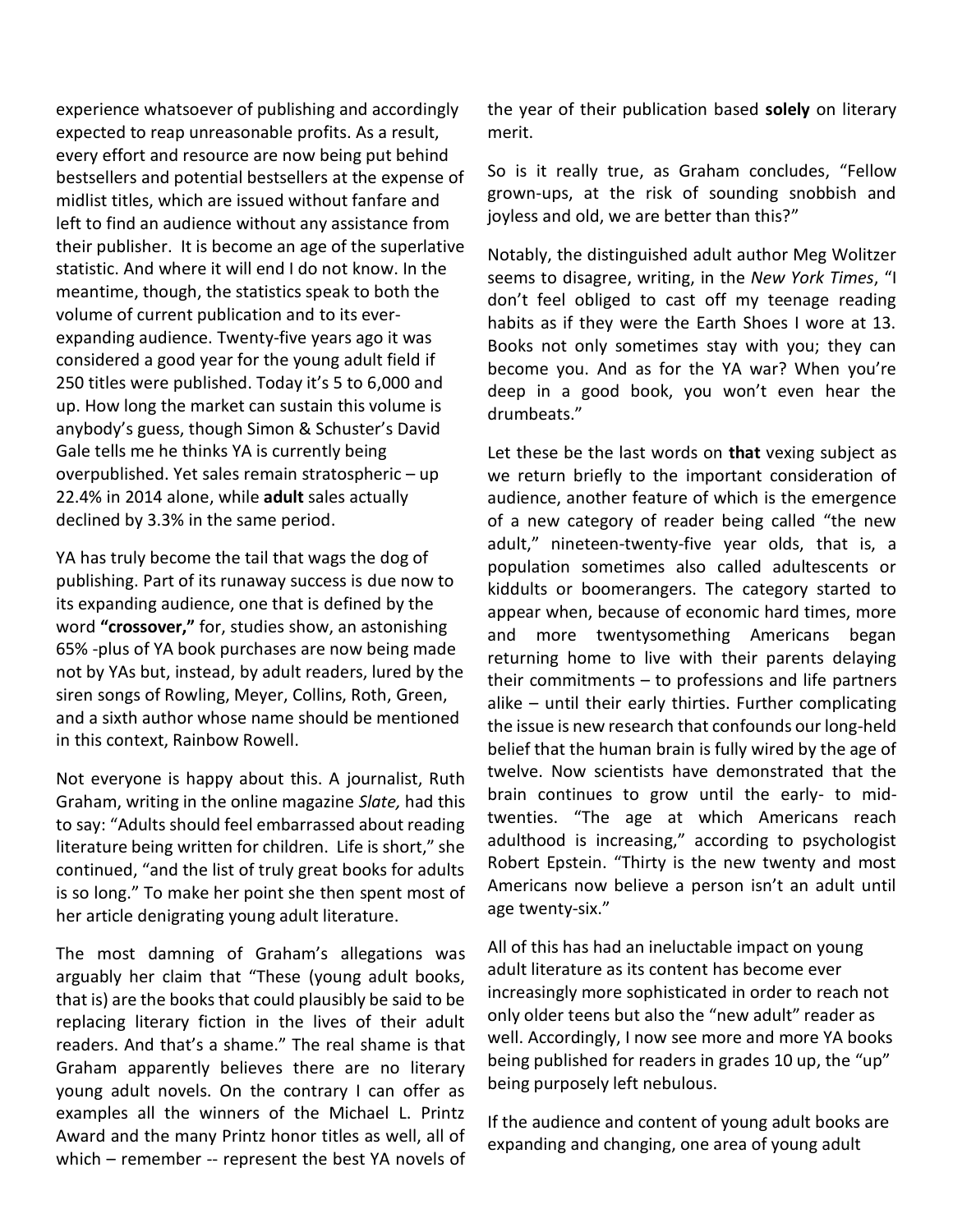publishing remains sadly deficient: I refer to multicultural literature.

Consider here some statistics: From 2000 to 2010 America's Asian population increased from 10.2 million to 14.7 million. The Black population grew from 34.7 million to 38.9 million; the Hispanic population grew from 35.3 million to a whopping 50.5 million. In 2012, Census figures showed that young people aged 10 to 18 represented 13.6 % of the total population. More than 16% of them were Black; 12.2% were Asian, and 17.7% were Latino. Together the minorities totaled some 46% of the youth population and at the present rate of change, it is projected that as soon as 2018 children and teens of color will have become the majority youth population.

Given these extraordinary statistics and the sweeping social changes they contemplate, one wonders if we are managing to offer young readers a viable literature of similar diversity and complexity. It's very difficult to marshal reliable statistics to answer that question but the Cooperative Children's Book Center at the University of Wisconsin Madison is a staple supplier of them. Jason Low, publisher of Lee & Low, one of the country's few minority-owned publishing houses, has said, "Diversity is the missing piece of the puzzle in books for young readers and the CCBC has had its fingers on the pulse of this issue from the very beginning."

Based on an analysis of the 3,500 books it received from publishers in 2015, the CCBC notes that a mere 98 were by African Americans, 8 were by American Indians, 105 were by Asian Americans and only 78 were by Latinos.

Why such miniscule numbers? Well, there are many reasons. For starters, there aren't enough editors of color. Fully ninety percent of them in a recent *Publishers Weekly* survey self-identified as white. A second reason is there aren't enough writers of color producing books for diverse audiences; a third is a perceived lack of demand for diverse books; most teens seem uninterested in reading them, for virtually no multicultural novels are to be found on the various Top Ten Lists of books selected by the

teens themselves. And a fourth – and discouraging reason – is that gatekeepers, David Gale of Simon and Schuster confirms, aren't buying them, which means that even more teens lack an awareness of the field.

What to do about all of this? Well, attention must be paid and so a partial answer may be found in the formation of an already influential new grassroots organization called We Need Diverse Books. It sprang from a protest campaign inspired by the lack of diversity among speakers at the 2014 BookCon. According to its mission statement it "advocates essential changes in the publishing industry to produce and promote literature that reflects and honors the lives of **all** young people." How's it dong? Cofounder Ellen Oh answers, saying "There was this hopelessness. But now there's such energy. We want to work as hard as we can so that a lack of diversity is no longer an issue."

A bit of good news here is that at least one area of diversity **is** improving. I refer to LGBTQI literature (Lesbian, Gay, Bisexual, Transgender, Queer/Questioning and Intersex, that is). Since the first YA book with gay content, John Donovan's *I'll Get There It Better Be Worth the Trip* was published in 1969, the growth of the literature has been slow – VERY slow -- but relatively steady despite being fraught by book challenges. Happily, since the dawn of the  $21^{st}$  century, the pace of publication has quickened dramatically. In 2015, for example, a record number of sixty-four books with LGBTQI content were published; that's 24 more than were published in the entire decade of the eighties and only eleven less than were published throughout the nineties. The content is newly various as well, featuring, for example, the first two books ever with intersex characters; three with bisexuals, three with transgenders, and one each with gender fluid and genderqueer characters. Clearly LGBTQI literature is alive and flourishing.

As, I hope I have demonstrated, is young adult literature itself. Chockablock with trends, it continues to be the fastest-growing area of publishing. Whether one defines young adult literature narrowly or broadly, much of its value cannot be quantified but is to be found in how it addresses the needs of its